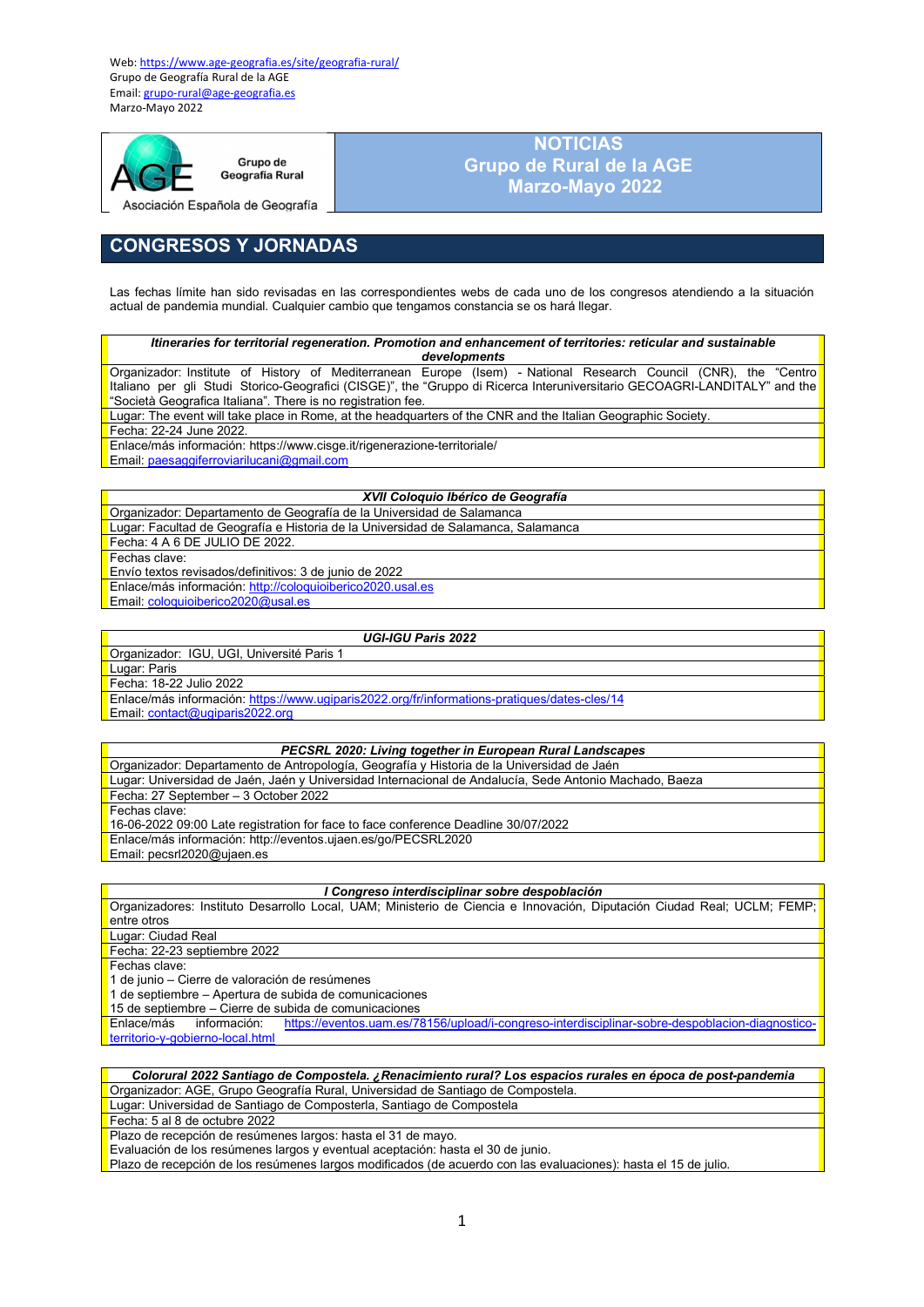Segunda evaluación de los resúmenes largos y eventual aceptación: hasta el 26 de julio. Fecha límite de matrícula (con presentación de comunicación y/o con día adicional; matrícula convencional): 28 de julio. Fecha límite de matrícula (extraordinaria): 30 de septiembre.

#### VII Congreso Internacional de Sostenibilidad Ambiental y Territorial

Organizador: FISAT

Lugar: Santo Domingo, República Dominicana

Fecha: 19-21 octubre 2022

Enlace/más información: https://bit.ly/3sfkqJf

# OTROS EVENTOS

#### La nueva PAC y los ecoesquemas

Miércoles 1 de junio | De 16:30 a 18:30 h

Descripción: En esta serie de WEBINAR se hablará sobre la PAC que se aplicará en el periodo entre 2023 y 2027, en la que se pretende aumentar la contribución de la agricultura a los objetivos medioambientales y climáticos de la UE, prestar un mayor apoyo a las explotaciones más pequeñas y dotar de flexibilidad a los estados miembros para aplicarla en el ámbito local.<br>Más

información: https://www.plataformatierra.es/formacion/la-nueva-pac-y-losecoesquemas/?utm\_medium=email&\_hsmi=214220428&\_hsenc=p2ANqtz-\_P\_5GW6QXvZZ\_m4DdPQ\_d8NhNSp97rpsngtuIFm5psRXxqTCa7p07ZEGrOo-Lze9-

7mVgUeUOP35LD8JI1nt0Jvzp9AA&utm\_content=214220428&utm\_source=hs\_email

Monográfico sobre "Rural Land Management interaction with urbanization"

Special Issue Editors Prof. Dr. Carmen Delgado Viñas E-Mail Website SciProfiles

Guest Editor

Department of Geography, Urban and Regional Planning, E.T.S. of Civil Engineers, University of Cantabria, 39005 Santander, Cantabria, Spain

Interests: mountain areas; rural areas dynamics; rural depopulation; rural development; urbanization processes Prof. Dr. María L. Gómez-Moreno E-Mail Website

Guest Editor

Department of Geography Faculty of Philosophy and Letters, Campus of Teatinos, University of Málaga, 29071 Malaga, Spain Interests: Mediterranean mountain areas; local development; regional policies impact on territories

Special Issue Information

Dear Colleagues,

This Special Issue focuses on how recent urbanization processes modifies the organization and management of the land uses at integrated rural areas in peri-urban and intra-metropolitan areas at local, national, and global levels.

Recent rural dynamics are primarily characterized by three interrelated trends: economic diversification, deagrarianization, and depopulation; the first two of which common to all rural areas.

It is true that deagrarianization and the simultaneous shift towards a service economy in present-day rural economies and societies have not led to the disappearance of rural space but instead some rural areas are presenting extraordinary territorial and economic transformation. These comprise zones that fall between the countryside and the city where intensive rural urbanization or peri-urbanization processes are taking place.

In the past, primary sector activities were very important, but their importance has steadily declined in both absolute and relative. Agricultural activity has become relatively unimportant as urban activities and functions acquire greater prominence.

This has substantially weakened and modified agricultural activities and transformed land use patterns in rural regions.

Nevertheless, in recent decades, agricultural activities had received new functions in peri-urban areas. As a common factor of all them, the acknowledgment of biodiversity and heritage values in the agricultural uses and the compatibility of both with quality food production. These concepts include eco-system services, peri-urban agricultural parks or home market agriculture, and urban productive landscapes.

Land use policy, especially legal regulations relating to construction land supply, are critical tools to harness territorial development. The policy trajectory of construction land supply entails a complicated reconfiguration of public functions, which is driven by rural–urban relations. The integrated urban-rural development should be raised through the experimentation of a new use policy and land management.

Many unanswered questions remain regarding the impacts of urbanization on rural areas. Contributions to this Special Issue could serve to provide some answers.

We invite papers that link countryside urbanization, deagrarianization, land management, land use planning, urban sprawl into rural areas, and integrated rural-urban development.

Prof. Dr. Carmen Delgado Viñas

Prof. Dr. María L. Gómez-Moreno

Guest Editors

### Manuscript Submission Information

Manuscripts should be submitted online at www.mdpi.com by registering and logging in to this website. Once you are registered, click here to go to the submission form. Manuscripts can be submitted until the deadline. All papers will be peerreviewed. Accepted papers will be published continuously in the journal (as soon as accepted) and will be listed together on the special issue website. Research articles, review articles as well as short communications are invited. For planned papers, a title and short abstract (about 100 words) can be sent to the Editorial Office for announcement on this website. Submitted manuscripts should not have been published previously, nor be under consideration for publication elsewhere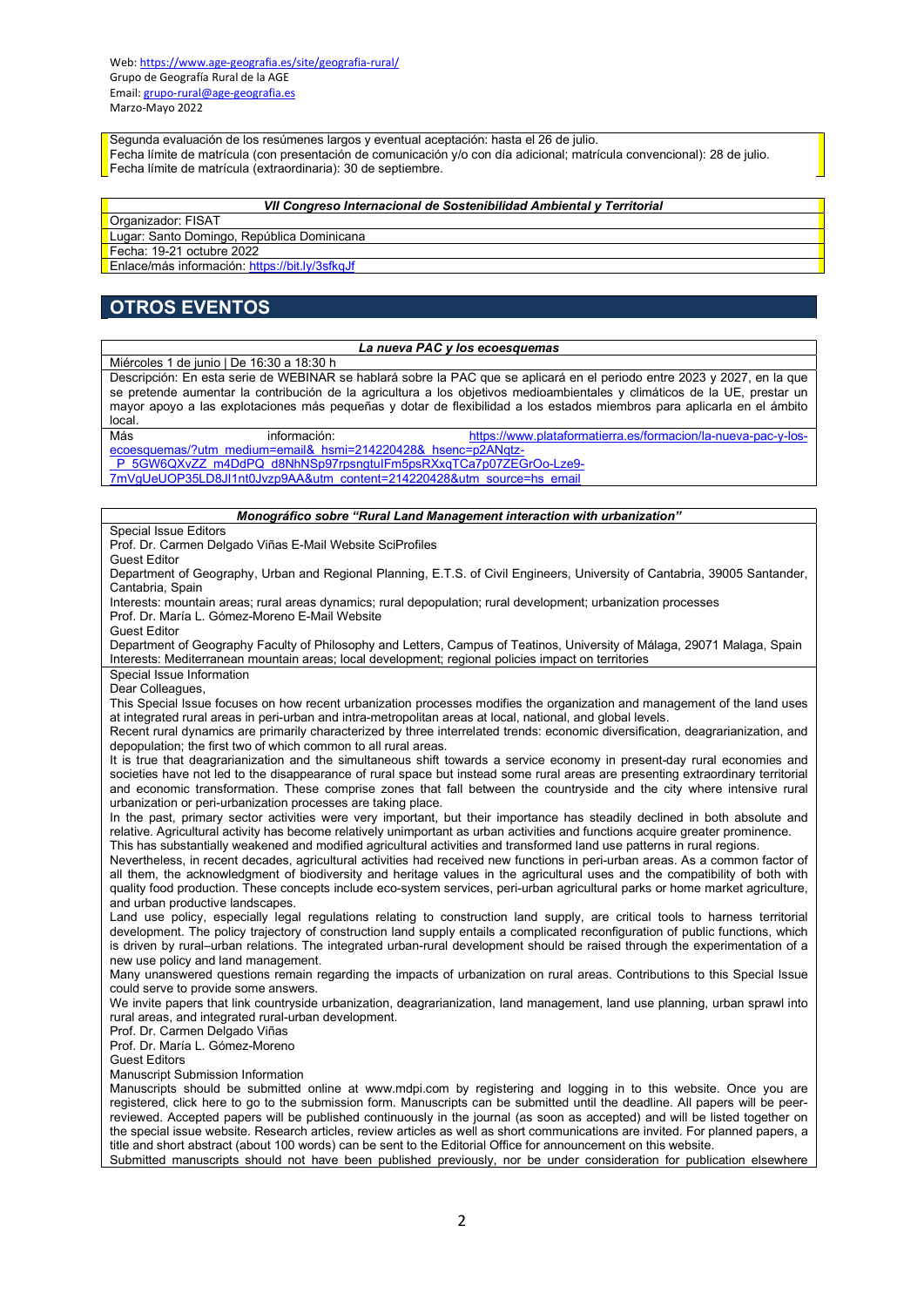(except conference proceedings papers). All manuscripts are thoroughly refereed through a single-blind peer-review process. A guide for authors and other relevant information for submission of manuscripts is available on the Instructions for Authors page. Land is an international peer-reviewed open access monthly journal published by MDPI. Please visit the Instructions for Authors page before submitting a manuscript. The Article Processing Charge (APC) for publication in this open access journal is 1800 CHF (Swiss Francs). Submitted papers should be well formatted and use good English. Authors may use MDPI's English editing service prior to publication or during author revisions. Keywords countryside urbanization

deagrarianization land management land use planning urban sprawl on rural areas integrated rural-urban development Deadline for manuscript submissions: 25 October 2022.

Enlace/más información: https://www.mdpi.com/journal/land/special\_issues/ru\_urbanization

Monográfico sobre "Short supply chains and community-supported agriculture" Special number of the European Countryside journal vol. 15, Nr. 1 (March 2023) Manuscript deadlines: July 15, 2022 Enlace/más información: http://www.european-countryside.eu/special\_issues.html

# NUEVAS PUBLICACIONES

Moyano Estrada, E. (coord.) (2022). La España Rural: Retos y Oportunidades de Futuro. Cajamar. https://publicacionescajamar.es/publicaciones-periodicas/mediterraneo-economico/mediterraneo-economico-35-la-espanarural-retos-y-oportunidades-de-futuro

Jurado Doña V, López-Jurado J, González Román A, Sánchez-Salguero R, Matías L, Díaz Del Olmo F (2022). Influence of site conditions and land management on Quercus suber L. population dynamics in the southern Iberian Peninsula. iForest 15: 77- 84. - doi: 10.3832/ifor3753-015

Molinero, F. y Trigueros, M. (2022). Una mirada geográfica a la España rural. Editorial: REVIVES. Madrid. http://revives.es/publicaciones/una-mirada-geografica-a-la-espana-rural-pdf-de-alta-calidad/

Vercher, N. The Role of Actors in Social Innovation in Rural Areas. Land 2022, 11, 710. https://doi.org/10.3390/land11050710

Navarro-Valverde, F.; Labianca, M.; Cejudo-García, E.; De Rubertis, S. Social Innovation in Rural Areas of the European Union Learnings from Neo-Endogenous Development Projects in Italy and Spain. Sustainability 2022, 14, 6439. https://doi.org/10.3390/su14116439

Fernández Álvarez, O. (2022). Reprogramar el campo. Migraciones de las mujeres al medio rural en España. AGER: Revista de Estudios sobre Despoblación y Desarrollo Rural (Journal of Depopulation and Rural Development Studies), (34), 19-45. https://doi.org/10.4422/ager.2022.03

# NOTICIAS GRUPO RURAL/AGE

Convocatoria de Asamblea Extraordinaria para renovar la Comisión Permanente del Grupo de Geografía Rural En cumplimiento de la normativa electoral establecida en los Estatutos de la AGE y el Reglamento de Régimen Interno de los Grupos de Trabajo, y como Presidente de la actual Comisión Permanente, se convoca asamblea extraordinaria para abordar, como punto único del orden del día, la renovación de la Presidencia y la Comisión Permanente del Grupo de Trabajo Geografía Rural de la AGE. La misma tendrá lugar el jueves 6 de octubre de 2022, durante la celebración de XXI Coloquio de Geografía Rural a celebrar en Santiguo de Compostela.

Para facilitar la participación de todos los socios/as, la votación de las candidaturas presentadas se realizará de forma presencial, por correo y de forma telemática. Para asegurar la confidencialidad de dicho procedimiento cuando el voto no se presencial, se recurrirá al apoyo de la Secretaria general de la AGE (las instrucciones sobre cómo ejercer ese derecho se remitirán posteriormente).

En cumplimiento de los Estatutos de la AGE y del Reglamento de Régimen Interno de los Grupos de Trabajo, se abre el plazo para presentar candidaturas hasta el día 12 de septiembre de 2022. Podrán presentarse candidaturas, ajustándose a criterios de paridad y adjuntando un programa de actuación para su mandato. Recordamos que dichas candidaturas, según se aprobó en la reunión celebrada en Valencia el 25 de octubre de 2019, estará compuesta por 5 miembros, presidente y 4 vocales de los que uno/a ejercerá funciones de Secretario/a.

Las candidaturas tendrán que presentarse por escrito a la Comisión Permanente y se deberá enviar al correo del presidente (cejudo@ugr.es) y de la vocal-tesorera (ananieto@unex.es) del Grupo.

Esta Comisión Permanente del Grupo de Trabajo de Geografía Rural de la AGE invita a todos miembros del Grupo a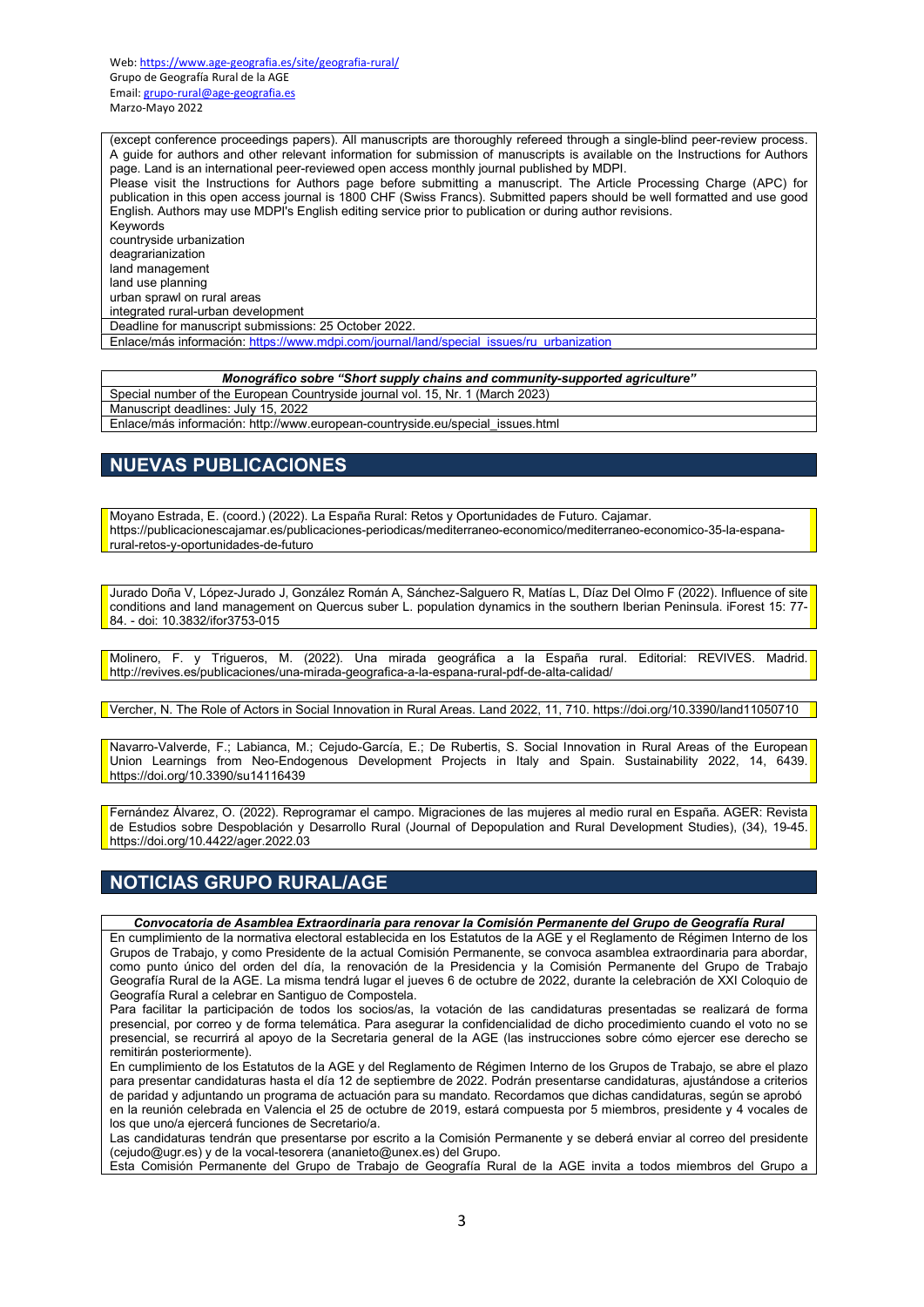participar en el proceso electoral y a la que presenten sus candidaturas. A la espera de poder contar con vuestra participación, os saluda atentamente, Eugenio Cejudo García Presidente de la Comisión Permanente del Grupo de Trabajo de Geografía Rural

# OTRAS NOTICIAS DE INTERÉS – NOTICIAS PRENSA

### Reelección como vicepresidente de la UGI de nuestro compañero Ruben Camilo Lois-González

Nuestro compañero Rubén Camilo Lois-González ha sido nuevamente elegido como vice-presidente de la Unión Geográfica Internacional. Felicidades de nuestra parte.

El profesor Rubén Lois González ha sido reelegido Vicepresidente de la UGI en las elecciones celebradas recientemente. Los representantes de la UGI de los países miembros procedieron a la renovación del Comité Ejecutivo de la UGI. Los resultados son los siguientes:

Secretario general: Barbaros Gönencgil (Turquía)

4 vicepresidentes:

María Paradiso (Italia)

Phil McManus (Australia)

Ruben Lois-Gonzalez (España) - reelegido

Bojie Fu (China) - reelegido

Más información: https://igu-online.org/igu-ec-election-result-2022/

### IGU Commission Excellence Award 2021: IGU Commission on Rural Sustainability

The IGU Commission Excellence Award winner for 2021 is the IGU Commission on Rural Sustainability. The award recognizes the IGU Commission (or Task Force) that is judged as most successfully advancing the objectives of the IGU in, for example, encouraging and facilitating the involvement of young researchers, female researchers and researchers from low income countries in Commission activities, organising or co-organising scientific meetings or workshops of high academic quality and in publishing peer-reviewed publications in the form of books/monographs/peer reviewed articles.

The winner of the 2021 award, based on evidence in the annual report, is the Commission on Rural Sustainability, jointly chaired by Professors Serge Schmitz, Prof Valerià PaüL.The Commission is very active and highly productive. Since its founding year (1992), the Commission has held annual seminars, which represent its most important activity. Moreover, it participates consistently in IGU Congresses and Conferences by organizing sessions. The IGU CSRS collaborates with other IGU commissions and related international, intergovernmental or inter- and multi-disciplinary groups. Academic dissemination has been a central concern of the IGU CSRS since its inception. Most of the early seminars' papers were published in conference proceedings books, or as peer-reviewed articles in classified scientific journals (commonly, by means of a special issue).

The Commission has been successful in increasing its membership, with members from low income countries, and such countries in Africa, Asia, and Latin America are well represented on the Commission's membership roster, which now counts more than 900 contacts. The Commission is active in spreading the word about its work through a well-organized website and Facebook group. The website is updated, and includes a section on previous publications from the commission and another on previous reports from the IGU CSRS SC.

Más información: https://igu-online.org/igu-commission-excellence-award-2021-igu-commission-on-rural-sustainability/

### Reelección Presidente EUROGEO

Compartir con vosotros la grata noticia de la reelección de nuestro compañero Rafael de Miguel González, como Presidente de la Sociedad Europea de Geografía (EUROGEO), en el Congreso celebrado en Mytilene (Grecia), en la Universidad del Egeo, los pasados días 5 y 6 de mayo. Su candidatura ha sido respaldada por unanimidad por los 120 delegados asistentes, que representan a los más de 6.000 miembros de EUROGEO y más de 200 departamentos universitarios y otras entidades geográficas europeas. Además, nuestra compañera y expresidenta del grupo, Maria Luisa de Lázaro y Torres, ha sido reelegida Secretaria General y Vicepresidenta de dicha sociedad científica. Más información: https://www.eurogeography.eu/about/eurogeo-presidium/

### La palma dorada

### Eduardo Moyano Estrada

Había terminado la Semana Santa y se tenía que cumplir por Pascua florida. Eran los cumplimientos de iglesia que se hacían todos los años en las zonas rurales, justo después del Domingo de Resurrección. Como responsables de su grey, don Gustavo y doña Fermina llamaron al padre Braulio, fraile dominico amigo de la familia, para que oficiara la misa en la ermita de la hacienda San Mateo, situada en las tierras que los lugareños llamaban La Vaguada. Más información: http://eldiariorural.es/la-palma-dorada

### Grabaciones publicación España Rural, Cajamar

Por si estáis interesados en escuchar la grabación de nuestro compañero Fernando Molinero, para la presentación de los tipos de espacios rurales de España con ocasión de la presentación del número monográfico de 2021 sobre La España rural: retos y oportunidades.

https://vimeo.com/693441458

Aprovechamos también para dejaros el enlace a la presentación de la obra:

https://www.plataformatierra.es/innovacion/cajamar-analiza-los-retos-y-explora-el-potencial-de-la-espana-

rural/?utm\_medium=email&\_hsmi=208277628&\_hsenc=p2ANqtz-\_P5pcp-

GHSYwVhnvqJr\_KAgGRGsPRxbXVWEsgmWonPiBDj1QzSNInMvuOcY14BX7pmWJY29VKorcNMOJlPsm\_ZonNg&utm\_co